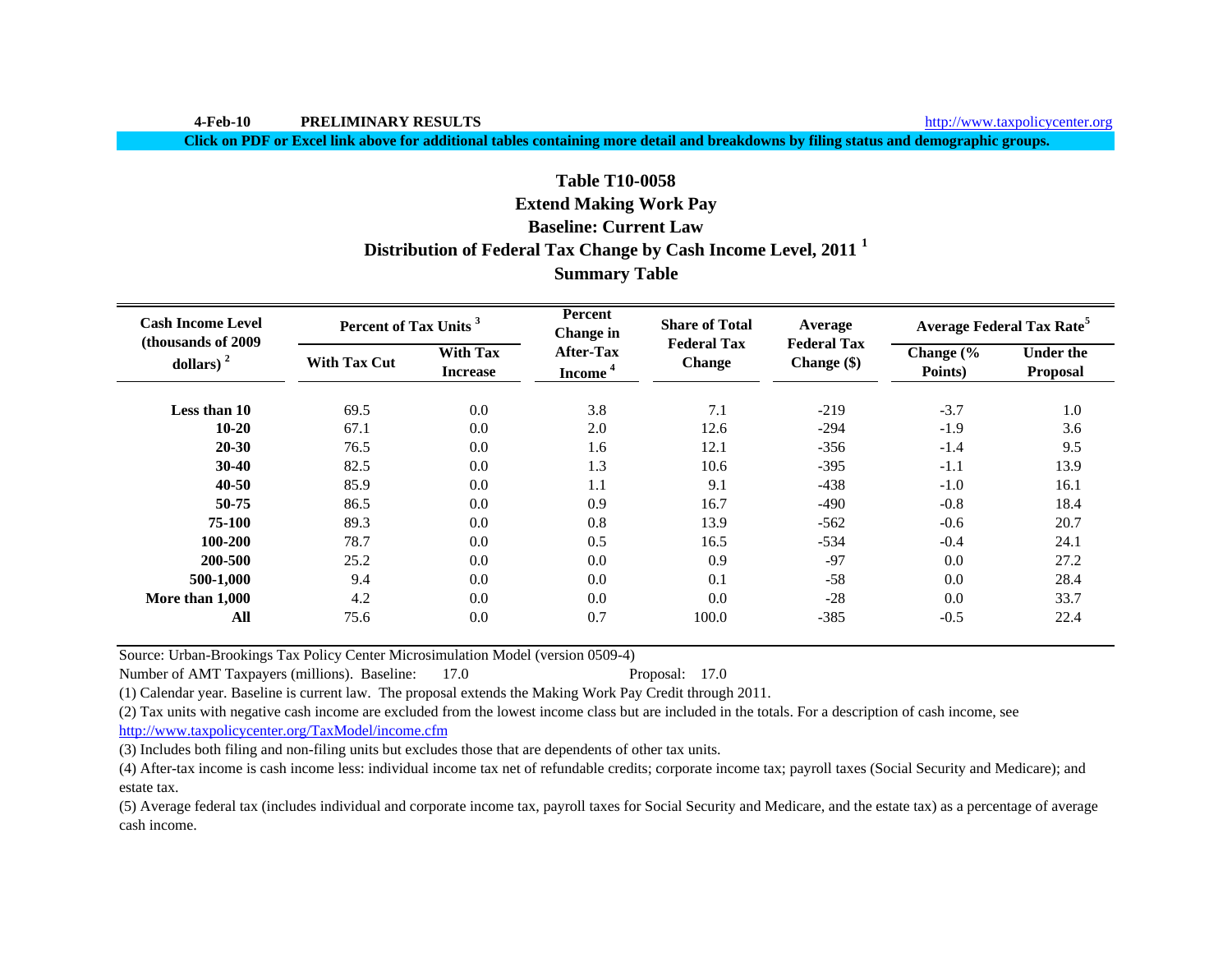## **Distribution of Federal Tax Change by Cash Income Level, 2011 <sup>1</sup> Detail TableTable T10-0058 Extend Making Work Pay Baseline: Current Law**

| <b>Cash Income Level</b><br>(thousands of 2009) | Percent of Tax Units <sup>3</sup> |                             | Percent<br><b>Share of Total</b><br>Change in<br><b>Federal Tax</b> |               | <b>Average Federal Tax Change</b> |         | <b>Share of Federal Taxes</b> |                              | Average Federal Tax Rate <sup>5</sup> |                              |
|-------------------------------------------------|-----------------------------------|-----------------------------|---------------------------------------------------------------------|---------------|-----------------------------------|---------|-------------------------------|------------------------------|---------------------------------------|------------------------------|
| dollars) $2$                                    | <b>With Tax Cut</b>               | With Tax<br><b>Increase</b> | <b>After-Tax</b><br>Income                                          | <b>Change</b> | <b>Dollars</b>                    | Percent | Change (%<br>Points)          | <b>Under the</b><br>Proposal | Change (%<br>Points)                  | <b>Under the</b><br>Proposal |
| Less than 10                                    | 69.5                              | 0.0                         | 3.8                                                                 | 7.1           | $-219$                            | $-78.4$ | $-0.2$                        | 0.1                          | $-3.7$                                | 1.0                          |
| $10 - 20$                                       | 67.1                              | 0.0                         | 2.0                                                                 | 12.6          | $-294$                            | $-34.3$ | $-0.3$                        | 0.6                          | $-1.9$                                | 3.6                          |
| $20 - 30$                                       | 76.5                              | 0.0                         | 1.6                                                                 | 12.1          | $-356$                            | $-12.8$ | $-0.2$                        | 2.0                          | $-1.4$                                | 9.5                          |
| $30 - 40$                                       | 82.5                              | 0.0                         | 1.3                                                                 | 10.6          | $-395$                            | $-7.4$  | $-0.2$                        | 3.2                          | $-1.1$                                | 13.9                         |
| $40 - 50$                                       | 85.9                              | 0.0                         | 1.1                                                                 | 9.1           | $-438$                            | $-5.6$  | $-0.1$                        | 3.7                          | $-1.0$                                | 16.1                         |
| 50-75                                           | 86.5                              | 0.0                         | 0.9                                                                 | 16.7          | $-490$                            | $-4.0$  | $-0.2$                        | 9.7                          | $-0.8$                                | 18.4                         |
| 75-100                                          | 89.3                              | 0.0                         | 0.8                                                                 | 13.9          | $-562$                            | $-3.0$  | $-0.1$                        | 10.9                         | $-0.6$                                | 20.7                         |
| 100-200                                         | 78.7                              | 0.0                         | 0.5                                                                 | 16.5          | $-534$                            | $-1.5$  | 0.2                           | 26.0                         | $-0.4$                                | 24.1                         |
| 200-500                                         | 25.2                              | 0.0                         | 0.0                                                                 | 0.9           | $-97$                             | $-0.1$  | 0.4                           | 17.4                         | 0.0                                   | 27.2                         |
| 500-1.000                                       | 9.4                               | 0.0                         | 0.0                                                                 | 0.1           | $-58$                             | 0.0     | 0.2                           | 7.7                          | 0.0                                   | 28.4                         |
| More than 1,000                                 | 4.2                               | 0.0                         | 0.0                                                                 | 0.0           | $-28$                             | 0.0     | 0.4                           | 18.8                         | 0.0                                   | 33.7                         |
| All                                             | 75.6                              | 0.0                         | 0.7                                                                 | 100.0         | $-385$                            | $-2.3$  | 0.0                           | 100.0                        | $-0.5$                                | 22.4                         |

### **Baseline Distribution of Income and Federal Taxes by Cash Income Level, 2011 <sup>1</sup>**

| <b>Cash Income Level</b><br>(thousands of 2009) | Tax Units <sup>3</sup>       |                     | Average             | Average<br><b>Federal Tax</b> | <b>Average After-</b>                | Average<br><b>Federal Tax</b> | <b>Share of Pre-</b><br><b>Tax Income</b> | <b>Share of Post-</b><br><b>Tax Income</b> | Share of<br><b>Federal Taxes</b> |
|-------------------------------------------------|------------------------------|---------------------|---------------------|-------------------------------|--------------------------------------|-------------------------------|-------------------------------------------|--------------------------------------------|----------------------------------|
| dollars) <sup>2</sup>                           | <b>Number</b><br>(thousands) | Percent of<br>Total | Income<br>(Dollars) | <b>Burden</b><br>(Dollars)    | Tax Income <sup>*</sup><br>(Dollars) | Rate <sup>5</sup>             | Percent of<br>Total                       | Percent of<br>Total                        | Percent of<br><b>Total</b>       |
| Less than 10                                    | 19.473                       | 12.5                | 5,992               | 279                           | 5,712                                | 4.7                           | 1.1                                       | 1.3                                        | 0.2                              |
| $10 - 20$                                       | 25,675                       | 16.5                | 15,574              | 857                           | 14.717                               | 5.5                           | 3.6                                       | 4.4                                        | 0.9                              |
| $20 - 30$                                       | 20,342                       | 13.1                | 25,575              | 2,789                         | 22,786                               | 10.9                          | 4.7                                       | 5.4                                        | 2.2                              |
| $30 - 40$                                       | 16,056                       | 10.3                | 35,907              | 5,370                         | 30,537                               | 15.0                          | 5.2                                       | 5.7                                        | 3.4                              |
| 40-50                                           | 12,370                       | 8.0                 | 46,113              | 7,848                         | 38,265                               | 17.0                          | 5.1                                       | 5.5                                        | 3.8                              |
| 50-75                                           | 20.373                       | 13.1                | 64,251              | 12,313                        | 51,938                               | 19.2                          | 11.8                                      | 12.3                                       | 9.8                              |
| 75-100                                          | 14.743                       | 9.5                 | 89.246              | 19,013                        | 70,233                               | 21.3                          | 11.8                                      | 12.1                                       | 11.0                             |
| 100-200                                         | 18,513                       | 11.9                | 145,841             | 35,615                        | 110,225                              | 24.4                          | 24.3                                      | 23.8                                       | 25.8                             |
| 200-500                                         | 5,241                        | 3.4                 | 304,480             | 82,782                        | 221,698                              | 27.2                          | 14.3                                      | 13.5                                       | 17.0                             |
| 500-1.000                                       | 954                          | 0.6                 | 711,387             | 202,032                       | 509.355                              | 28.4                          | 6.1                                       | 5.7                                        | 7.5                              |
| More than 1.000                                 | 446                          | 0.3                 | 3.116.878           | 1,050,800                     | 2.066.079                            | 33.7                          | 12.5                                      | 10.7                                       | 18.3                             |
| All                                             | 155.368                      | 100.0               | 71.667              | 16.458                        | 55,208                               | 23.0                          | 100.0                                     | 100.0                                      | 100.0                            |

Source: Urban-Brookings Tax Policy Center Microsimulation Model (version 0509-4)

Number of AMT Taxpayers (millions). Baseline: 17.0

(1) Calendar year. Baseline is current law. The proposal extends the Making Work Pay Credit through 2011.

(2) Tax units with negative cash income are excluded from the lowest income class but are included in the totals. For a description of cash income, see

http://www.taxpolicycenter.org/TaxModel/income.cfm

(3) Includes both filing and non-filing units but excludes those that are dependents of other tax units.

(4) After-tax income is cash income less: individual income tax net of refundable credits; corporate income tax; payroll taxes (Social Security and Medicare); and estate tax.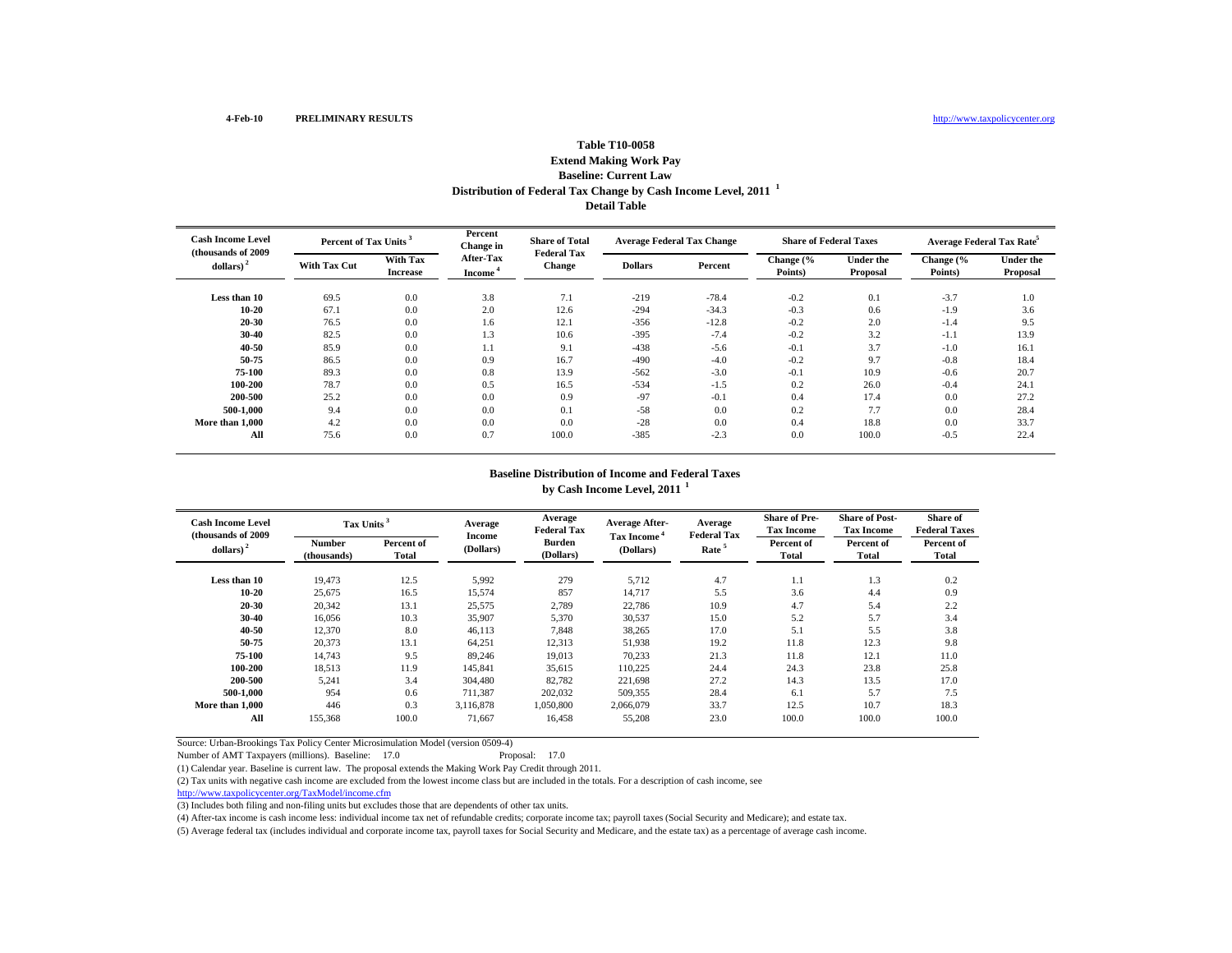## **Distribution of Federal Tax Change by Cash Income Level, 2011 <sup>1</sup> Detail Table - Single Tax Units Table T10-0058Extend Making Work Pay Baseline: Current Law**

| <b>Cash Income Level</b><br>(thousands of 2009) | Percent of Tax Units <sup>3</sup> |                             | <b>Percent Change</b><br>in After-Tax | <b>Share of Total</b><br><b>Federal Tax</b> | <b>Average Federal Tax Change</b> |         | <b>Share of Federal Taxes</b> |                              | Average Federal Tax Rate <sup>5</sup> |                              |
|-------------------------------------------------|-----------------------------------|-----------------------------|---------------------------------------|---------------------------------------------|-----------------------------------|---------|-------------------------------|------------------------------|---------------------------------------|------------------------------|
| dollars)                                        | <b>With Tax Cut</b>               | With Tax<br><b>Increase</b> | Income <sup>*</sup>                   | <b>Change</b>                               | <b>Dollars</b>                    | Percent | Change (%<br>Points)          | <b>Under the</b><br>Proposal | Change (%<br>Points)                  | <b>Under the</b><br>Proposal |
| Less than 10                                    | 68.2                              | 0.0                         | 3.9                                   | 16.7                                        | $-209$                            | $-41.8$ | $-0.4$                        | 0.7                          | $-3.5$                                | 4.9                          |
| 10-20                                           | 58.8                              | 0.0                         | 1.6                                   | 20.4                                        | $-225$                            | $-15.4$ | $-0.5$                        | 3.2                          | $-1.5$                                | 8.0                          |
| 20-30                                           | 72.3                              | 0.0                         | 1.3                                   | 17.5                                        | $-280$                            | $-7.4$  | $-0.3$                        | 6.2                          | $-1.1$                                | 13.7                         |
| 30-40                                           | 80.9                              | 0.0                         | 1.1                                   | 14.1                                        | $-318$                            | $-4.7$  | $-0.2$                        | 8.1                          | $-0.9$                                | 17.8                         |
| 40-50                                           | 85.2                              | 0.0                         | 0.9                                   | 11.0                                        | $-336$                            | $-3.6$  | $-0.1$                        | 8.3                          | $-0.7$                                | 19.5                         |
| 50-75                                           | 83.5                              | 0.0                         | 0.7                                   | 14.1                                        | $-330$                            | $-2.3$  | 0.1                           | 17.2                         | $-0.5$                                | 22.4                         |
| 75-100                                          | 81.7                              | 0.0                         | 0.4                                   | 5.1                                         | $-254$                            | $-1.1$  | 0.2                           | 12.6                         | $-0.3$                                | 25.0                         |
| 100-200                                         | 21.9                              | 0.0                         | 0.0                                   | 0.7                                         | $-46$                             | $-0.1$  | 0.5                           | 16.9                         | 0.0                                   | 26.3                         |
| 200-500                                         | 5.1                               | 0.0                         | 0.0                                   | 0.1                                         | $-13$                             | 0.0     | 0.3                           | 10.5                         | 0.0                                   | 29.5                         |
| 500-1.000                                       | 8.2                               | 0.0                         | 0.0                                   | 0.0                                         | $-29$                             | 0.0     | 0.1                           | 4.7                          | 0.0                                   | 31.6                         |
| More than 1,000                                 | 1.3                               | 0.0                         | 0.0                                   | 0.0                                         | $-5$                              | 0.0     | 0.3                           | 11.4                         | 0.0                                   | 37.7                         |
| All                                             | 68.8                              | 0.0                         | 0.8                                   | 100.0                                       | $-251$                            | $-2.8$  | 0.0                           | 100.0                        | $-0.6$                                | 21.9                         |

### **Baseline Distribution of Income and Federal Taxes by Cash Income Level, 2011 <sup>1</sup>**

| <b>Cash Income Level</b><br>(thousands of 2009)<br>$dollars)$ <sup>2</sup> | Tax Units <sup>3</sup><br><b>Number</b><br>(thousands) | Percent of<br>Total | Average<br>Income<br>(Dollars) | Average<br><b>Federal Tax</b><br><b>Burden</b><br>(Dollars) | <b>Average After-</b><br>Tax Income <sup>4</sup><br>(Dollars) | Average<br><b>Federal Tax</b><br>Rate <sup>5</sup> | <b>Share of Pre-</b><br><b>Tax Income</b><br>Percent of<br>Total | <b>Share of Post-</b><br><b>Tax Income</b><br>Percent of<br>Total | <b>Share of</b><br><b>Federal Taxes</b><br>Percent of<br><b>Total</b> |
|----------------------------------------------------------------------------|--------------------------------------------------------|---------------------|--------------------------------|-------------------------------------------------------------|---------------------------------------------------------------|----------------------------------------------------|------------------------------------------------------------------|-------------------------------------------------------------------|-----------------------------------------------------------------------|
| Less than 10                                                               | 13,625                                                 | 20.1                | 5,910                          | 500                                                         | 5,410                                                         | 8.5                                                | 2.9                                                              | 3.5                                                               | 1.1                                                                   |
| $10 - 20$                                                                  | 15,494                                                 | 22.8                | 15,417                         | 1,459                                                       | 13,958                                                        | 9.5                                                | 8.7                                                              | 10.2                                                              | 3.7                                                                   |
| 20-30                                                                      | 10,657                                                 | 15.7                | 25,474                         | 3,780                                                       | 21,694                                                        | 14.8                                               | 9.9                                                              | 10.9                                                              | 6.5                                                                   |
| 30-40                                                                      | 7,568                                                  | 11.2                | 35,938                         | 6.709                                                       | 29,228                                                        | 18.7                                               | 9.9                                                              | 10.4                                                              | 8.2                                                                   |
| 40-50                                                                      | 5,576                                                  | 8.2                 | 46,070                         | 9,307                                                       | 36,763                                                        | 20.2                                               | 9.4                                                              | 9.6                                                               | 8.4                                                                   |
| 50-75                                                                      | 7,296                                                  | 10.8                | 63,429                         | 14,528                                                      | 48,901                                                        | 22.9                                               | 16.9                                                             | 16.8                                                              | 17.2                                                                  |
| 75-100                                                                     | 3,425                                                  | 5.1                 | 88,382                         | 22,362                                                      | 66,020                                                        | 25.3                                               | 11.0                                                             | 10.6                                                              | 12.4                                                                  |
| 100-200                                                                    | 2,751                                                  | 4.1                 | 140,736                        | 37,034                                                      | 103,702                                                       | 26.3                                               | 14.1                                                             | 13.4                                                              | 16.5                                                                  |
| 200-500                                                                    | 701                                                    | 1.0                 | 306,169                        | 90,381                                                      | 215,787                                                       | 29.5                                               | 7.8                                                              | 7.1                                                               | 10.3                                                                  |
| 500-1.000                                                                  | 127                                                    | 0.2                 | 709,117                        | 223,853                                                     | 485,263                                                       | 31.6                                               | 3.3                                                              | 2.9                                                               | 4.6                                                                   |
| More than 1.000                                                            | 59                                                     | 0.1                 | 3,064,204                      | 1,155,368                                                   | 1,908,836                                                     | 37.7                                               | 6.6                                                              | 5.3                                                               | 11.0                                                                  |
| All                                                                        | 67.885                                                 | 100.0               | 40.448                         | 9,102                                                       | 31,347                                                        | 22.5                                               | 100.0                                                            | 100.0                                                             | 100.0                                                                 |

Source: Urban-Brookings Tax Policy Center Microsimulation Model (version 0509-4)

(1) Calendar year. Baseline is current law. The proposal extends the Making Work Pay Credit through 2011.

(2) Tax units with negative cash income are excluded from the lowest income class but are included in the totals. For a description of cash income, see

http://www.taxpolicycenter.org/TaxModel/income.cfm

(3) Includes both filing and non-filing units but excludes those that are dependents of other tax units.

(4) After-tax income is cash income less: individual income tax net of refundable credits; corporate income tax; payroll taxes (Social Security and Medicare); and estate tax.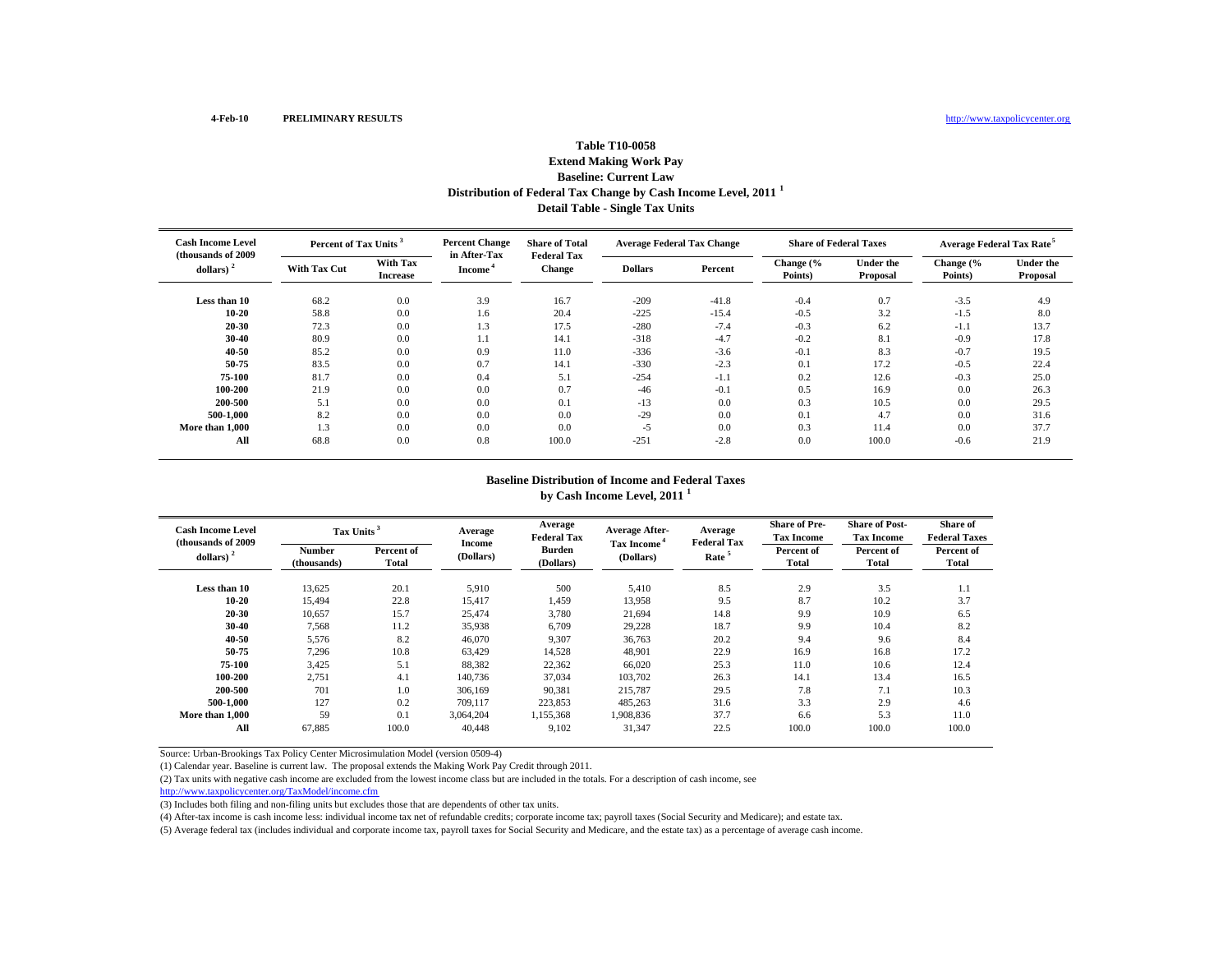## **Distribution of Federal Tax Change by Cash Income Level, 2011 <sup>1</sup> Detail Table - Married Tax Units Filing Jointly Table T10-0058Extend Making Work Pay Baseline: Current Law**

| <b>Cash Income Level</b><br>(thousands of 2009) | Percent of Tax Units <sup>3</sup> |                                    | <b>Percent Change</b><br>in After-Tax | <b>Share of Total</b><br><b>Federal Tax</b> | <b>Average Federal Tax Change</b> |         | <b>Share of Federal Taxes</b> |                              | <b>Average Federal Tax Rate<sup>5</sup></b> |                              |
|-------------------------------------------------|-----------------------------------|------------------------------------|---------------------------------------|---------------------------------------------|-----------------------------------|---------|-------------------------------|------------------------------|---------------------------------------------|------------------------------|
| dollars)                                        | <b>With Tax Cut</b>               | <b>With Tax</b><br><b>Increase</b> | Income <sup>*</sup>                   | <b>Change</b>                               | <b>Dollars</b>                    | Percent | Change (%<br>Points)          | <b>Under the</b><br>Proposal | Change (%<br>Points)                        | <b>Under the</b><br>Proposal |
| Less than 10                                    | 54.5                              | 0.0                                | 4.0                                   | 1.4                                         | $-198$                            | $-89.7$ | 0.0                           | 0.0                          | $-3.9$                                      | 0.4                          |
| 10-20                                           | 67.1                              | 0.0                                | 3.0                                   | 6.1                                         | $-461$                            | $-80.1$ | $-0.1$                        | 0.0                          | $-2.9$                                      | 0.7                          |
| 20-30                                           | 68.5                              | 0.0                                | 2.1                                   | 7.4                                         | $-502$                            | $-27.9$ | $-0.1$                        | 0.4                          | $-2.0$                                      | 5.1                          |
| 30-40                                           | 72.5                              | 0.0                                | 1.7                                   | 7.1                                         | $-538$                            | $-14.7$ | $-0.1$                        | 0.8                          | $-1.5$                                      | 8.7                          |
| 40-50                                           | 79.6                              | 0.0                                | 1.5                                   | 7.5                                         | $-607$                            | $-10.3$ | $-0.1$                        | 1.3                          | $-1.3$                                      | 11.4                         |
| 50-75                                           | 85.8                              | 0.0                                | 1.2                                   | 18.7                                        | $-650$                            | $-6.2$  | $-0.3$                        | 5.5                          | $-1.0$                                      | 15.1                         |
| 75-100                                          | 91.2                              | 0.0                                | 1.0                                   | 20.7                                        | $-709$                            | $-4.0$  | $-0.2$                        | 9.7                          | $-0.8$                                      | 18.9                         |
| 100-200                                         | 91.9                              | 0.0                                | 0.6                                   | 28.9                                        | $-650$                            | $-1.8$  | 0.0                           | 30.3                         | $-0.4$                                      | 23.6                         |
| 200-500                                         | 29.0                              | 0.0                                | 0.1                                   | 1.5                                         | $-113$                            | $-0.1$  | 0.4                           | 20.9                         | 0.0                                         | 26.8                         |
| 500-1.000                                       | 9.7                               | 0.0                                | 0.0                                   | 0.2                                         | $-64$                             | 0.0     | 0.2                           | 9.2                          | 0.0                                         | 27.9                         |
| More than 1.000                                 | 4.9                               | 0.0                                | 0.0                                   | 0.0                                         | $-33$                             | 0.0     | 0.4                           | 21.7                         | 0.0                                         | 33.1                         |
| All                                             | 77.0                              | 0.0                                | 0.6                                   | 100.0                                       | $-552$                            | $-1.9$  | 0.0                           | 100.0                        | $-0.5$                                      | 23.6                         |

### **Baseline Distribution of Income and Federal Taxes by Cash Income Level, 2011 <sup>1</sup>**

| <b>Cash Income Level</b><br>(thousands of 2009) |                       | Tax Units <sup>3</sup>     |                     | Average<br><b>Federal Tax</b> | <b>Average After-</b>                | Average<br><b>Federal Tax</b> | <b>Share of Pre-</b><br><b>Tax Income</b> | <b>Share of Post-</b><br><b>Tax Income</b> | <b>Share of</b><br><b>Federal Taxes</b> |
|-------------------------------------------------|-----------------------|----------------------------|---------------------|-------------------------------|--------------------------------------|-------------------------------|-------------------------------------------|--------------------------------------------|-----------------------------------------|
| dollars) $^{2}$                                 | Number<br>(thousands) | Percent of<br><b>Total</b> | Income<br>(Dollars) | <b>Burden</b><br>(Dollars)    | Tax Income <sup>4</sup><br>(Dollars) | Rate <sup>5</sup>             | Percent of<br><b>Total</b>                | Percent of<br>Total                        | Percent of<br>Total                     |
| Less than 10                                    | 2,449                 | 4.0                        | 5,126               | 220                           | 4,906                                | 4.3                           | 0.2                                       | 0.2                                        | 0.0                                     |
| 10-20                                           | 4,462                 | 7.3                        | 15,983              | 575                           | 15.408                               | 3.6                           | 1.0                                       | 1.2                                        | 0.2                                     |
| 20-30                                           | 4,928                 | 8.1                        | 25,734              | 1,804                         | 23,931                               | 7.0                           | 1.7                                       | 2.1                                        | 0.5                                     |
| 30-40                                           | 4,438                 | 7.3                        | 36,076              | 3,664                         | 32.412                               | 10.2                          | 2.2                                       | 2.6                                        | 0.9                                     |
| 40-50                                           | 4,139                 | 6.8                        | 46,216              | 5,886                         | 40,329                               | 12.7                          | 2.6                                       | 3.0                                        | 1.4                                     |
| 50-75                                           | 9,641                 | 15.9                       | 65,170              | 10,477                        | 54,693                               | 16.1                          | 8.6                                       | 9.6                                        | 5.8                                     |
| 75-100                                          | 9,818                 | 16.2                       | 89,778              | 17.698                        | 72,079                               | 19.7                          | 12.1                                      | 12.8                                       | 10.0                                    |
| 100-200                                         | 14.926                | 24.6                       | 147.281             | 35,440                        | 111.841                              | 24.1                          | 30.2                                      | 30.2                                       | 30.3                                    |
| 200-500                                         | 4,378                 | 7.2                        | 304,202             | 81,764                        | 222,438                              | 26.9                          | 18.3                                      | 17.6                                       | 20.5                                    |
| 500-1.000                                       | 795                   | 1.3                        | 712.174             | 198.785                       | 513,390                              | 27.9                          | 7.8                                       | 7.4                                        | 9.0                                     |
| More than 1.000                                 | 368                   | 0.6                        | 3,053,140           | 1,009,402                     | 2,043,738                            | 33.1                          | 15.5                                      | 13.6                                       | 21.3                                    |
| All                                             | 60,792                | 100.0                      | 119,608             | 28,739                        | 90.869                               | 24.0                          | 100.0                                     | 100.0                                      | 100.0                                   |

Source: Urban-Brookings Tax Policy Center Microsimulation Model (version 0509-4)

(1) Calendar year. Baseline is current law. The proposal extends the Making Work Pay Credit through 2011.

(2) Tax units with negative cash income are excluded from the lowest income class but are included in the totals. For a description of cash income, see

http://www.taxpolicycenter.org/TaxModel/income.cfm

(3) Includes both filing and non-filing units but excludes those that are dependents of other tax units.

(4) After-tax income is cash income less: individual income tax net of refundable credits; corporate income tax; payroll taxes (Social Security and Medicare); and estate tax.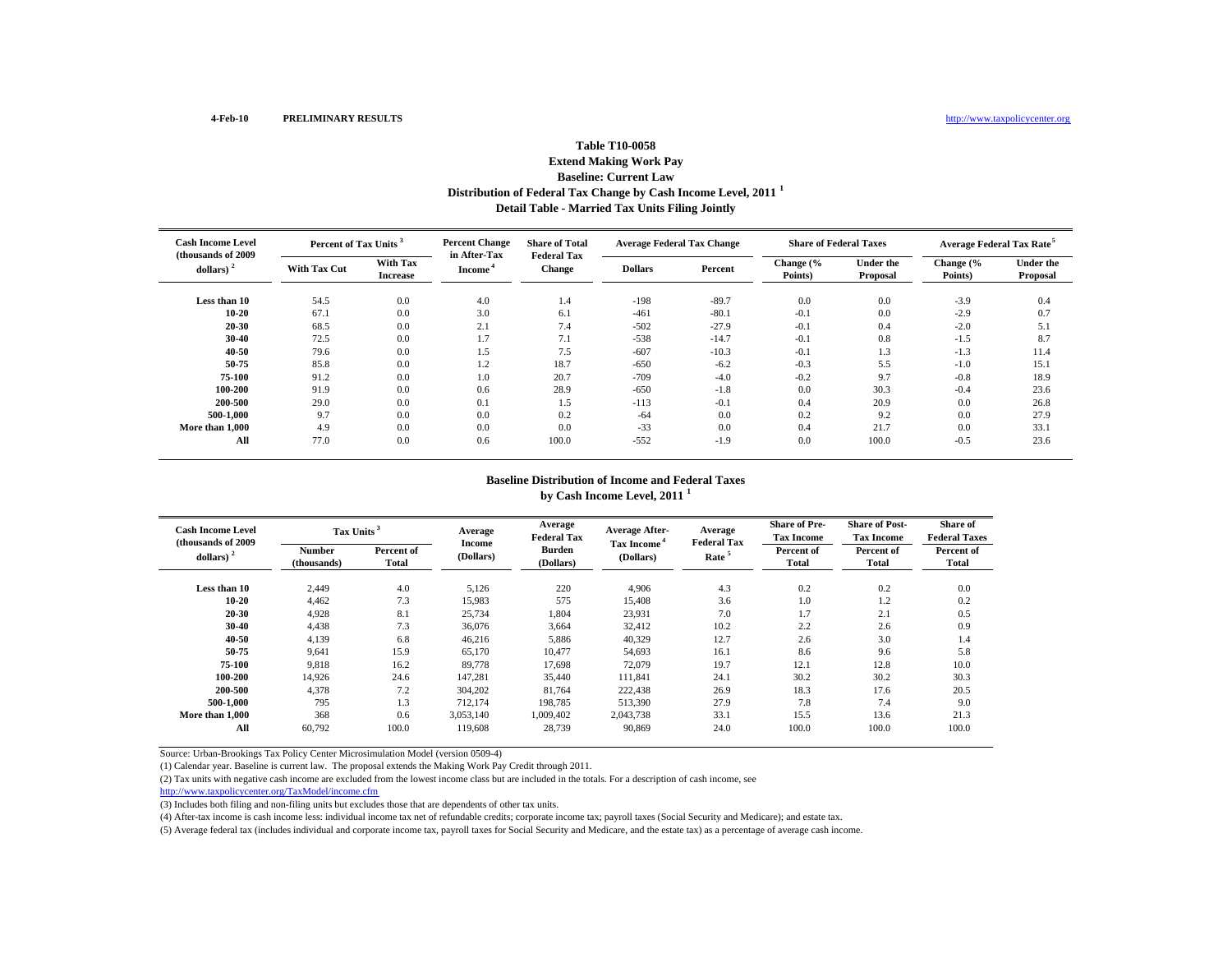## **Distribution of Federal Tax Change by Cash Income Level, 2011 <sup>1</sup> Detail Table - Head of Household Tax Units Table T10-0058Extend Making Work Pay Baseline: Current Law**

| <b>Cash Income Level</b><br>(thousands of 2009) | Percent of Tax Units <sup>3</sup> |                                    | <b>Percent Change</b><br>in After-Tax | <b>Share of Total</b><br><b>Federal Tax</b> | <b>Average Federal Tax Change</b> |         | <b>Share of Federal Taxes</b> |                              | <b>Average Federal Tax Rate<sup>5</sup></b> |                              |
|-------------------------------------------------|-----------------------------------|------------------------------------|---------------------------------------|---------------------------------------------|-----------------------------------|---------|-------------------------------|------------------------------|---------------------------------------------|------------------------------|
| dollars)                                        | <b>With Tax Cut</b>               | <b>With Tax</b><br><b>Increase</b> | Income <sup>*</sup>                   | <b>Change</b>                               | <b>Dollars</b>                    | Percent | Change (%<br>Points)          | <b>Under the</b><br>Proposal | Change (%<br>Points)                        | <b>Under the</b><br>Proposal |
| Less than 10                                    | 86.3                              | 0.0                                | 3.7                                   | 10.7                                        | $-279$                            | 43.8    | $-0.8$                        | $-2.2$                       | $-4.0$                                      | $-13.1$                      |
| 10-20                                           | 89.6                              | 0.0                                | 2.1                                   | 22.8                                        | $-351$                            | 47.7    | $-1.6$                        | $-4.4$                       | $-2.2$                                      | $-6.9$                       |
| 20-30                                           | 94.4                              | 0.0                                | 1.5                                   | 19.9                                        | $-375$                            | $-28.0$ | $-1.0$                        | 3.2                          | $-1.5$                                      | 3.8                          |
| 30-40                                           | 96.7                              | 0.0                                | 1.2                                   | 17.0                                        | $-385$                            | $-8.6$  | $-0.3$                        | 11.2                         | $-1.1$                                      | 11.4                         |
| 40-50                                           | 97.4                              | 0.0                                | 1.0                                   | 10.8                                        | $-388$                            | $-5.2$  | 0.1                           | 12.5                         | $-0.8$                                      | 15.5                         |
| 50-75                                           | 95.7                              | 0.0                                | 0.8                                   | 13.5                                        | $-382$                            | $-3.1$  | 0.8                           | 26.5                         | $-0.6$                                      | 18.9                         |
| 75-100                                          | 94.6                              | 0.0                                | 0.4                                   | 4.6                                         | $-302$                            | $-1.5$  | 0.8                           | 18.3                         | $-0.3$                                      | 21.9                         |
| 100-200                                         | 30.3                              | 0.0                                | 0.1                                   | 0.5                                         | $-63$                             | $-0.2$  | 1.0                           | 17.8                         | $-0.1$                                      | 24.5                         |
| 200-500                                         | 3.8                               | 0.0                                | 0.0                                   | 0.0                                         | $-14$                             | 0.0     | 0.4                           | 6.8                          | 0.0                                         | 25.1                         |
| 500-1.000                                       | 10.3                              | 0.0                                | 0.0                                   | 0.0                                         | $-40$                             | 0.0     | 0.2                           | 2.9                          | 0.0                                         | 26.5                         |
| More than 1.000                                 | 0.9                               | 0.0                                | 0.0                                   | 0.0                                         | $-3$                              | 0.0     | 0.4                           | 7.2                          | 0.0                                         | 34.0                         |
| All                                             | 90.4                              | 0.0                                | 1.1                                   | 100.0                                       | $-344$                            | $-5.9$  | 0.0                           | 100.0                        | $-0.9$                                      | 14.3                         |

### **Baseline Distribution of Income and Federal Taxes by Cash Income Level, 2011 <sup>1</sup>**

| <b>Cash Income Level</b><br>(thousands of 2009) |                       | Tax Units <sup>3</sup> |                     | Average<br><b>Federal Tax</b> | <b>Average After-</b>                | Average<br><b>Federal Tax</b> | <b>Share of Pre-</b><br><b>Tax Income</b> | <b>Share of Post-</b><br><b>Tax Income</b> | <b>Share of</b><br><b>Federal Taxes</b> |
|-------------------------------------------------|-----------------------|------------------------|---------------------|-------------------------------|--------------------------------------|-------------------------------|-------------------------------------------|--------------------------------------------|-----------------------------------------|
| dollars) $2$                                    | Number<br>(thousands) | Percent of<br>Total    | Income<br>(Dollars) | <b>Burden</b><br>(Dollars)    | Tax Income <sup>4</sup><br>(Dollars) | Rate <sup>5</sup>             | Percent of<br>Total                       | Percent of<br>Total                        | Percent of<br>Total                     |
| Less than 10                                    | 3,209                 | 13.3                   | 6,999               | $-637$                        | 7,635                                | $-9.1$                        | 2.4                                       | 3.1                                        | $-1.5$                                  |
| 10-20                                           | 5,408                 | 22.4                   | 15,686              | $-737$                        | 16,424                               | $-4.7$                        | 9.1                                       | 11.3                                       | $-2.8$                                  |
| 20-30                                           | 4.419                 | 18.3                   | 25,635              | 1,339                         | 24,296                               | 5.2                           | 12.2                                      | 13.6                                       | 4.2                                     |
| 30-40                                           | 3,670                 | 15.2                   | 35,569              | 4,452                         | 31,117                               | 12.5                          | 14.1                                      | 14.5                                       | 11.6                                    |
| 40-50                                           | 2,322                 | 9.6                    | 46,068              | 7,543                         | 38,525                               | 16.4                          | 11.5                                      | 11.4                                       | 12.4                                    |
| 50-75                                           | 2,941                 | 12.2                   | 63,194              | 12,351                        | 50,843                               | 19.5                          | 20.0                                      | 19.0                                       | 25.7                                    |
| 75-100                                          | 1,267                 | 5.2                    | 87,790              | 19,530                        | 68,260                               | 22.3                          | 12.0                                      | 11.0                                       | 17.5                                    |
| 100-200                                         | 710                   | 2.9                    | 135,920             | 33,370                        | 102,549                              | 24.6                          | 10.4                                      | 9.3                                        | 16.8                                    |
| 200-500                                         | 119                   | 0.5                    | 304,528             | 76,488                        | 228,040                              | 25.1                          | 3.9                                       | 3.4                                        | 6.4                                     |
| 500-1.000                                       | 21                    | 0.1                    | 686,300             | 181,595                       | 504,706                              | 26.5                          | 1.6                                       | 1.4                                        | 2.8                                     |
| More than 1,000                                 | $\mathbf Q$           | 0.0                    | 3,051,458           | 1,037,466                     | 2,013,991                            | 34.0                          | 3.0                                       | 2.3                                        | 6.7                                     |
| All                                             | 24,178                | 100.0                  | 38,406              | 5,836                         | 32,569                               | 15.2                          | 100.0                                     | 100.0                                      | 100.0                                   |

Source: Urban-Brookings Tax Policy Center Microsimulation Model (version 0509-4)

(1) Calendar year. Baseline is current law. The proposal extends the Making Work Pay Credit through 2011.

(2) Tax units with negative cash income are excluded from the lowest income class but are included in the totals. For a description of cash income, see

http://www.taxpolicycenter.org/TaxModel/income.cfm

(3) Includes both filing and non-filing units but excludes those that are dependents of other tax units.

(4) After-tax income is cash income less: individual income tax net of refundable credits; corporate income tax; payroll taxes (Social Security and Medicare); and estate tax.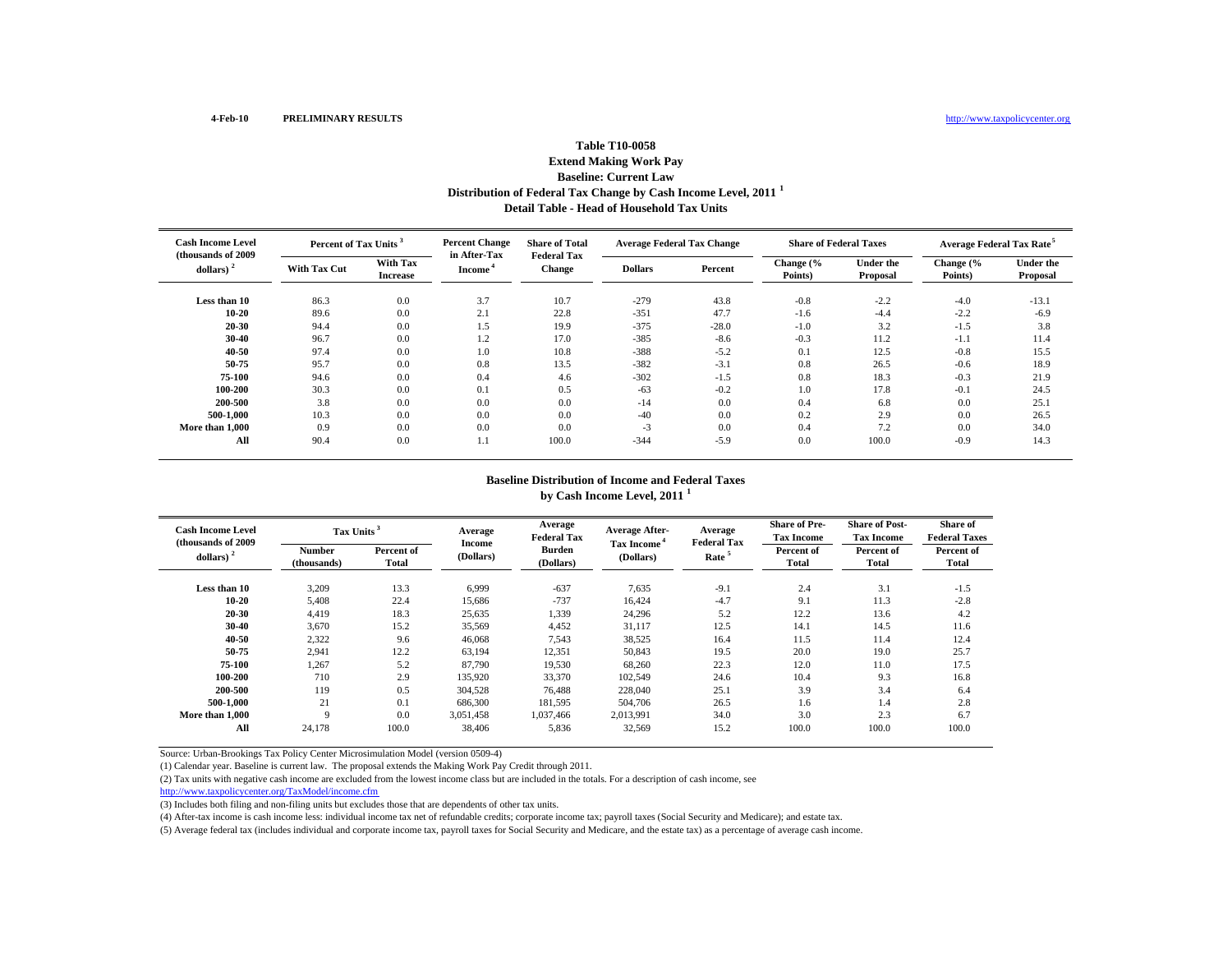## **Distribution of Federal Tax Change by Cash Income Level, 2011 <sup>1</sup> Detail Table - Tax Units with ChildrenTable T10-0058 Extend Making Work Pay Baseline: Current Law**

| <b>Cash Income Level</b><br>(thousands of 2009) |                     | Percent of Tax Units <sup>3</sup>  |                                         | <b>Share of Total</b><br><b>Federal Tax</b> | <b>Average Federal Tax Change</b> |         | <b>Share of Federal Taxes</b> |                              | Average Federal Tax Rate <sup>5</sup> |                              |
|-------------------------------------------------|---------------------|------------------------------------|-----------------------------------------|---------------------------------------------|-----------------------------------|---------|-------------------------------|------------------------------|---------------------------------------|------------------------------|
| dollars) $2$                                    | <b>With Tax Cut</b> | <b>With Tax</b><br><b>Increase</b> | <b>After-Tax</b><br>Income <sup>®</sup> | <b>Change</b>                               | <b>Dollars</b>                    | Percent | Change (%<br>Points)          | <b>Under the</b><br>Proposal | Change (%<br>Points)                  | <b>Under the</b><br>Proposal |
| Less than 10                                    | 85.9                | 0.0                                | 3.9                                     | 4.2                                         | $-291$                            | 34.3    | $-0.1$                        | $-0.4$                       | $-4.4$                                | $-17.2$                      |
| $10 - 20$                                       | 96.4                | 0.0                                | 2.7                                     | 10.9                                        | $-456$                            | 36.7    | $-0.3$                        | $-1.1$                       | $-2.9$                                | $-10.7$                      |
| $20 - 30$                                       | 98.0                | 0.0                                | 2.1                                     | 10.7                                        | $-508$                            | $-58.2$ | $-0.3$                        | 0.2                          | $-2.0$                                | 1.4                          |
| $30 - 40$                                       | 98.6                | 0.0                                | 1.7                                     | 9.6                                         | $-521$                            | $-12.6$ | $-0.2$                        | 1.7                          | $-1.5$                                | 10.1                         |
| $40 - 50$                                       | 99.0                | 0.0                                | 1.5                                     | 8.5                                         | $-581$                            | $-8.1$  | $-0.2$                        | 2.5                          | $-1.3$                                | 14.3                         |
| 50-75                                           | 98.4                | 0.0                                | 1.2                                     | 16.9                                        | $-644$                            | $-5.4$  | $-0.2$                        | 7.8                          | $-1.0$                                | 17.4                         |
| 75-100                                          | 98.6                | 0.0                                | 1.0                                     | 16.6                                        | $-704$                            | $-3.8$  | $-0.1$                        | 11.0                         | $-0.8$                                | 19.9                         |
| 100-200                                         | 93.5                | 0.0                                | 0.6                                     | 21.4                                        | $-655$                            | $-1.8$  | 0.2                           | 30.4                         | $-0.4$                                | 24.1                         |
| 200-500                                         | 25.1                | 0.0                                | 0.0                                     | 0.8                                         | $-88$                             | $-0.1$  | 0.5                           | 20.4                         | 0.0                                   | 27.4                         |
| 500-1.000                                       | 6.3                 | 0.0                                | 0.0                                     | 0.1                                         | $-42$                             | 0.0     | 0.2                           | 8.6                          | 0.0                                   | 29.5                         |
| More than 1,000                                 | 2.0                 | 0.0                                | 0.0                                     | 0.0                                         | $-11$                             | 0.0     | 0.5                           | 18.8                         | 0.0                                   | 34.5                         |
| All                                             | 91.5                | 0.0                                | 0.8                                     | 100.0                                       | $-534$                            | $-2.6$  | 0.0                           | 100.0                        | $-0.6$                                | 22.5                         |

### **Baseline Distribution of Income and Federal Taxes by Cash Income Level, 2011 <sup>1</sup>**

| <b>Cash Income Level</b><br>(thousands of 2009) | Tax Units <sup>3</sup>       |                     | Average             | Average<br><b>Federal Tax</b> | <b>Average After-</b>                | Average<br><b>Federal Tax</b> | <b>Share of Pre-</b><br><b>Tax Income</b> | <b>Share of Post-</b><br><b>Tax Income</b> | Share of<br><b>Federal Taxes</b> |
|-------------------------------------------------|------------------------------|---------------------|---------------------|-------------------------------|--------------------------------------|-------------------------------|-------------------------------------------|--------------------------------------------|----------------------------------|
| dollars) $2$                                    | <b>Number</b><br>(thousands) | Percent of<br>Total | Income<br>(Dollars) | <b>Burden</b><br>(Dollars)    | Tax Income <sup>4</sup><br>(Dollars) | Rate <sup>5</sup>             | Percent of<br>Total                       | Percent of<br>Total                        | Percent of<br><b>Total</b>       |
| Less than 10                                    | 3,805                        | 7.8                 | 6,625               | $-849$                        | 7.474                                | $-12.8$                       | 0.6                                       | 0.8                                        | $-0.3$                           |
| $10 - 20$                                       | 6,209                        | 12.7                | 15.826              | $-1,244$                      | 17.070                               | $-7.9$                        | 2.2                                       | 3.1                                        | $-0.8$                           |
| $20 - 30$                                       | 5,470                        | 11.2                | 25,668              | 874                           | 24,794                               | 3.4                           | 3.2                                       | 4.0                                        | 0.5                              |
| $30 - 40$                                       | 4,817                        | 9.9                 | 35,746              | 4,123                         | 31,623                               | 11.5                          | 3.9                                       | 4.5                                        | 1.9                              |
| 40-50                                           | 3,830                        | 7.8                 | 46,097              | 7,150                         | 38,947                               | 15.5                          | 4.0                                       | 4.4                                        | 2.7                              |
| 50-75                                           | 6,853                        | 14.0                | 64.651              | 11.907                        | 52,744                               | 18.4                          | 10.0                                      | 10.6                                       | 8.0                              |
| 75-100                                          | 6,138                        | 12.6                | 89,544              | 18,558                        | 70.986                               | 20.7                          | 12.4                                      | 12.8                                       | 11.2                             |
| 100-200                                         | 8,529                        | 17.4                | 147,403             | 36,117                        | 111,286                              | 24.5                          | 28.4                                      | 27.9                                       | 30.2                             |
| 200-500                                         | 2,436                        | 5.0                 | 303,499             | 83,347                        | 220,151                              | 27.5                          | 16.7                                      | 15.8                                       | 19.9                             |
| 500-1.000                                       | 405                          | 0.8                 | 714,589             | 210,599                       | 503,990                              | 29.5                          | 6.6                                       | 6.0                                        | 8.4                              |
| More than 1,000                                 | 175                          | 0.4                 | 3.095.878           | 1,068,683                     | 2,027,195                            | 34.5                          | 12.3                                      | 10.5                                       | 18.3                             |
| All                                             | 48.902                       | 100.0               | 90.398              | 20.893                        | 69.506                               | 23.1                          | 100.0                                     | 100.0                                      | 100.0                            |

Source: Urban-Brookings Tax Policy Center Microsimulation Model (version 0509-4)

Note: Tax units with children are those claiming an exemption for children at home or away from home.

(1) Calendar year. Baseline is current law. The proposal extends the Making Work Pay Credit through 2011.

(2) Tax units with negative cash income are excluded from the lowest income class but are included in the totals. For a description of cash income, see

http://www.taxpolicycenter.org/TaxModel/income.cfm

(3) Includes both filing and non-filing units but excludes those that are dependents of other tax units.

(4) After-tax income is cash income less: individual income tax net of refundable credits; corporate income tax; payroll taxes (Social Security and Medicare); and estate tax.